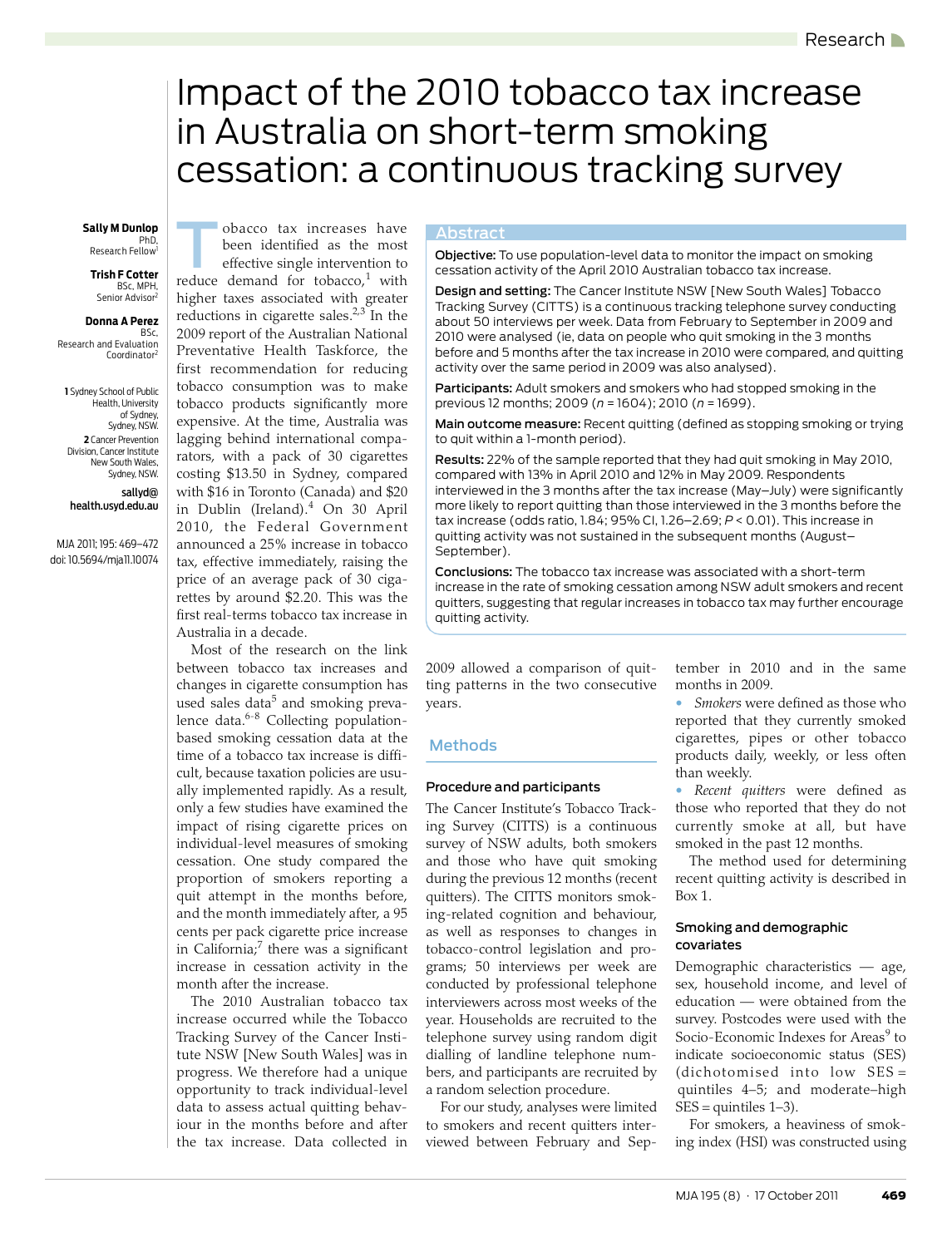#### <span id="page-1-0"></span>1 Determining recent quitting activity

- Smokers were asked if they had ever tried to quit smoking and, if they had tried (at least once), when they last tried to quit (in the past 2 weeks; in the past month; in the past 6 months; in the past 12 months; over 12 months ago).
- Smokers who had quit in the previous 12 months (recent quitters) were asked how long ago they quit smoking (in the past 2 weeks; in the past month; in the past 6 months; in the past 12 months; over 12 months ago).
- For each calendar month, we could then calculate the proportion of smokers who made an attempt to quit (either successful or unsuccessful) from the pool of smokers available to quit (ie, current smokers and recent quitters who quit within the past month).
- Quitting activity was ascribed to specific months depending on the timing of the interview — eg, respondents were classified as having quitting activity in May if they were:
- $\triangleright$  interviewed in the first 2 weeks of May and had quit or attempted to quit in the past 2 weeks;

a short form of the Fagerström tolerance questionnaire, $^{10}$  $^{10}$  $^{10}$  with slight modification. The HSI is calculated as a combination of time to first cigarette after waking and number of cigarettes smoked per day, and was divided into three categories (low, moderate, high).

## 2 Demographic characteristics and smoking data — 2010 and 2009 samples\*

|                                                   | Respondents      |                |  |
|---------------------------------------------------|------------------|----------------|--|
| Characteristic                                    | $2010(n = 1699)$ | $2009(n=1604)$ |  |
| <b>Sex</b>                                        |                  |                |  |
| Male                                              | 49%              | 50%            |  |
| Age (years)                                       |                  |                |  |
| $18 - 29$                                         | 20%              | 20%            |  |
| $30 - 55$                                         | 48%              | 48%            |  |
| > 55                                              | 32%              | 32%            |  |
| Education                                         |                  |                |  |
| <year12< td=""><td>29%</td><td>32%</td></year12<> | 29%              | 32%            |  |
| Year 12/Technical college                         | 47%              | 44%            |  |
| Tertiary                                          | 24%              | 24%            |  |
| Income $(5)$                                      |                  |                |  |
| < 40000                                           | 38%              | 40%            |  |
| 40000-80000                                       | 30%              | 32%            |  |
| >80000                                            | 32%              | 28%            |  |
| Socioeconomic status <sup>†</sup>                 |                  |                |  |
| Low                                               | 44%              | 44%            |  |
| <b>Current smoker</b>                             | $(n = 1421)$     | $(n = 1367)$   |  |
| Yes                                               | 84%              | 85%            |  |
| Heaviness of smoking index                        |                  |                |  |
| Low                                               | 36%              | 37%            |  |
| Moderate                                          | 42%              | 40%            |  |
| <b>High</b>                                       | 22%              | 23%            |  |

\* Estimates use weighted data. † Socioeconomic status indicated by postcode and Socio-Economic Indices for Areas.<sup>9</sup> ◆

- $\triangleright$  interviewed in the last 2 weeks of May and had quit or attempted to quit in the past month (including the last 2 weeks); or
- $\triangleright$  interviewed in the first 2 weeks of June and had quit or attempted to quit in the past month, but not in the past 2 weeks.
- Recent quitters who stopped smoking more than 1 month before their interview were excluded, as they were not available to make a quit attempt during that month.
- Smokers who had made a quit attempt in the 6 months before interview, but not in the previous month, were also excluded because their quit attempt could not accurately be ascribed to any particular month, and we had no information on how long they had been abstinent.
- Smokers who had made a quit attempt in the past 12 months, but not within the past 6 months, were included as current smokers with no quit attempt, as they were available to make a quit attempt throughout the study period.

#### Statistical analyses

The proportions of smokers and recent quitters reporting quitting activity in each month were calculated, with 95% confidence intervals. For a seasonal comparison, these calculations were also done for the same months in 2009. Multiple logistic regression analysis was conducted to predict quitting activity in 2010 using demographic characteristics as covariates and month of quitting as the indicator. The months before and after the tax increase were represented by a three-level term. We coded quitting activity that occurred: (i) in the 3 months before the increase as "pre-tax increase"; (ii) in the 3 months after the tax increase as "immediate post-tax increase"; and (iii) from 4 to 5 months after the tax increase as "delayed post-tax increase". To test whether any differences in quitting activity between these months were a result of typical seasonal variation, this model was also fitted to the 2009 data.

Since the HSI was not available for recent quitters who were included in this analysis, the analysis was also run using smokers only and including the HSI to verify that differences in quitting activity across the months were not due to differences in heaviness of smoking. This analysis showed the same pattern of results, and so the model including recent quitters (without the HSI) is reported. We also tested all interactions between months of quitting activity and demographic variables to determine whether the tax increase might have affected some smokers differentially. No interactions were significant, so the model is reported without them.

Owing to a slight overrepresentation of older and women smokers, weights were applied in descriptive analyses to adjust for sex, age and region, according to the NSW population, $^{11}$  to provide estimates of quitting activity in this population. Unweighted data were used for regression analyses. All analyses were conducted using SPSS version 18.0 (IBM, Armonk, NY, USA).

#### Ethics approval

The CITTS is approved by the NSW Population Health Services Research Ethics Committee.

#### Results

In 2009, of 67 753 telephone numbers randomly selected for the survey, 41 689 (62%) could be assessed for eligibility (others were non-contactable or non-respondents) and eligible individuals were contacted at 7246 (17%) of these. Of those eligible, 2500 (35%) people consented to participate and completed the survey. Rates of consent were consistent across the months; the final sample size for February to September 2009 was 1604.

From January to September 2010, 47 243 telephone numbers were randomly selected, 28 287 (60%) could be assessed for eligibility and 4564 (16%) eligible individuals were identified. Of these, 1792 (39%) consented and completed the survey. The final sample size for February to September 2010 was 1699. The demographic characteristics and smoking data for the two samples are shown in Box 2.

In the month after the tax increase, 22% of current smokers quit or attempted to quit smoking, compared with 13% in the previous month. Box 3 shows the proportions of smokers and recent quitters who reported quitting activity in the months before and after the tax increase in 2010, and in the corresponding months in 2009. After the tax rise, there was an almost 70% increase in the rate of quitting activity from April to May. This increase was sustained at least some-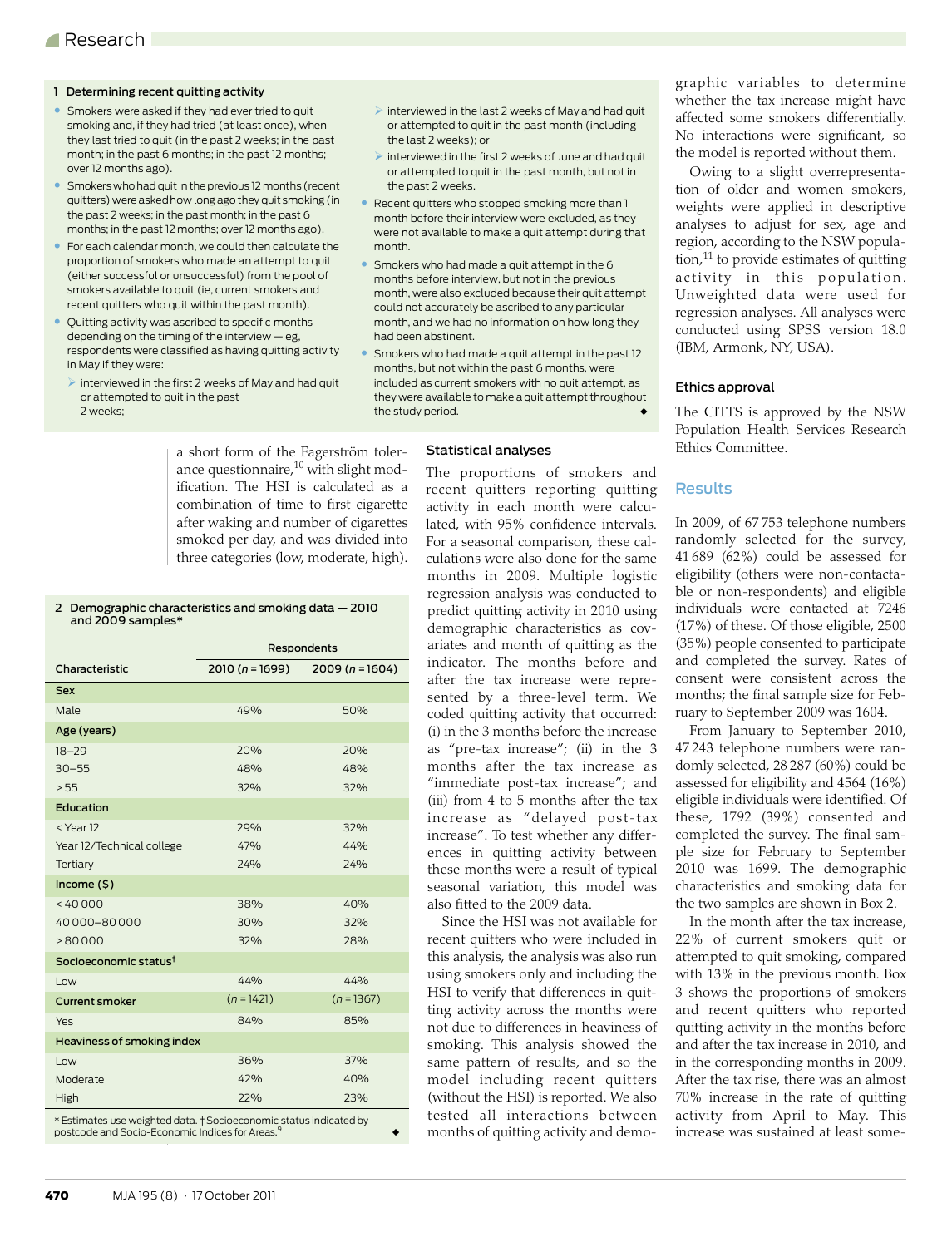

what throughout June and July before decreasing again in August and September. For comparison, in May 2009, only 12% of current smokers reported any quitting activity.

Multiple logistic regression analyses tested whether respondents interviewed in the months after the tax increase were more likely to report recent quitting activity compared with the months before the tax increase, controlling for individual characteristics (sex, age, socioeconomic status, income and education). The results, shown in Box 4, indicated that respondents interviewed in the 3 months immediately after the tax increase were significantly more likely to report recent quitting activity than those interviewed before the tax increase, but those interviewed 4–6 months after the increase were no more likely to report quitting activity. For comparison, the same multiple logistic regression model was fitted to the 2009 data (Box 4). This analysis showed no significant differences in quitting activity for respondents interviewed in May–July compared with those interviewed in the previous months.

#### **Discussion**

To date, very few studies able to examine associations between a cigarette tax increase and smoking cessation have been conducted using population-based survey data. Our findings indicate that quitting activity increased substantially in the months immediately after the 2010 tax increase, suggesting a direct link between the price increase and smoking cessation. By examining individual-level data, this result extends previous research linking tax increases to decreases in cigarette sales data, $2^{3}$  $2^{3}$  $2^{3}$ and to smoking prevalence.<sup>6</sup> Extrapolating from our data, if 22% of the NSW smoking population quit or attempted to quit in the month of May 2010, this would be more than 200 000 smokers, almost double the number who stopped smoking or tried to quit in April before the tax increase.

Despite the increase in quitting activity in the months immediately after the tax increase, after 3 months quitting activity fell back to previous levels. A possible explanation for this might be that tax increases provide an impetus for smokers who are ready to quit, reinforcing their latent motivations. Once the smokers who are ready to quit make an attempt, the pool of ready-to-quit smokers can become depleted, and further increases in the rate of quit attempts may be unlikely. Our study, however, could not investigate this possibility, which would require an analysis of whether reductions in smoking prevalence are sustained after a tax increase. Additionally, our study did not examine the effect of the tax

#### 4 Results of logistic regression analyses predicting quitting activity before and after the tobacco tax increase in 2010 and in the same period in 2009

|                                          | Percentage of respondents with recent quitting activity by category |                                |                          |                     |
|------------------------------------------|---------------------------------------------------------------------|--------------------------------|--------------------------|---------------------|
| Category                                 | In 2010<br>$(n = 1157)*$                                            | Odds ratio (95% CI)            | In 2009<br>$(n = 1167)*$ | Odds ratio (95% CI) |
| <b>Sex</b>                               |                                                                     |                                |                          |                     |
| Female                                   | 16%                                                                 | 1.00                           | 13%                      | 1.00                |
| Male                                     | 13%                                                                 | $0.89(0.64 - 1.24)$            | 9%                       | $0.68(0.47-1.00)$   |
| Age (years)                              |                                                                     |                                |                          |                     |
| $18 - 29$                                | 16%                                                                 | 1.00                           | 9%                       | 1.00                |
| $30 - 55$                                | 15%                                                                 | $0.97(0.49 - 1.91)$            | 10%                      | $0.89(0.41 - 1.99)$ |
| > 55                                     | 14%                                                                 | $0.90(0.48 - 1.70)$            | 12%                      | $0.94(0.45 - 1.97)$ |
| Education                                |                                                                     |                                |                          |                     |
| < Year 12                                | 12%                                                                 | 1.00                           | 12%                      | 1.00                |
| Year 12/Technical college                | 16%                                                                 | $1.35(0.90 - 2.03)$            | 12%                      | $1.15(0.76 - 1.76)$ |
| Tertiary                                 | 17%                                                                 | $1.67(1.02 - 2.72)^{\ddagger}$ | 9%                       | $0.82(0.47 - 1.42)$ |
| Income $(5)$                             |                                                                     |                                |                          |                     |
| < 40000                                  | 16%                                                                 | 1.00                           | 13%                      | 1.00                |
| 40000-80000                              | 13%                                                                 | $0.82(0.54 - 1.22)$            | 9%                       | $0.68(0.43 - 1.07)$ |
| >80000                                   | 15%                                                                 | $0.86(0.56 - 1.31)$            | 12%                      | $0.82(0.51 - 1.32)$ |
| Socioeconomic status                     |                                                                     |                                |                          |                     |
| Low                                      | 16%                                                                 | 1.00                           | 10%                      | 1.00                |
| Moderate-High                            | 14%                                                                 | $0.96(0.69 - 1.36)$            | 12%                      | $1.39(0.96 - 2.03)$ |
| Period of quitting activity <sup>†</sup> |                                                                     |                                |                          |                     |
| February-April                           | 12%                                                                 | 1.00                           | 12%                      | 1.00                |
| May-July                                 | 19%                                                                 | 1.84 $(1.26 - 2.69)^{6}$       | 12%                      | $0.98(0.65 - 1.48)$ |
| August-September                         | 12%                                                                 | $1.23(0.78 - 1.91)$            | 9%                       | $0.93(0.58 - 1.49)$ |
| Model $\chi^2$                           |                                                                     | 16.17 <sup>‡</sup>             |                          | 12.79               |

\* Sample sizes vary from the total because of missing values on some variables and respondents being excluded from analyses due to coding of recent quitting activity, as described in Box 1.†For 2010, February–April = pre-tax increase; May–July = immediate<br>post-tax increase; and August–September = delayed post-tax increase. ‡*P* < 0.05. ∮*P* <